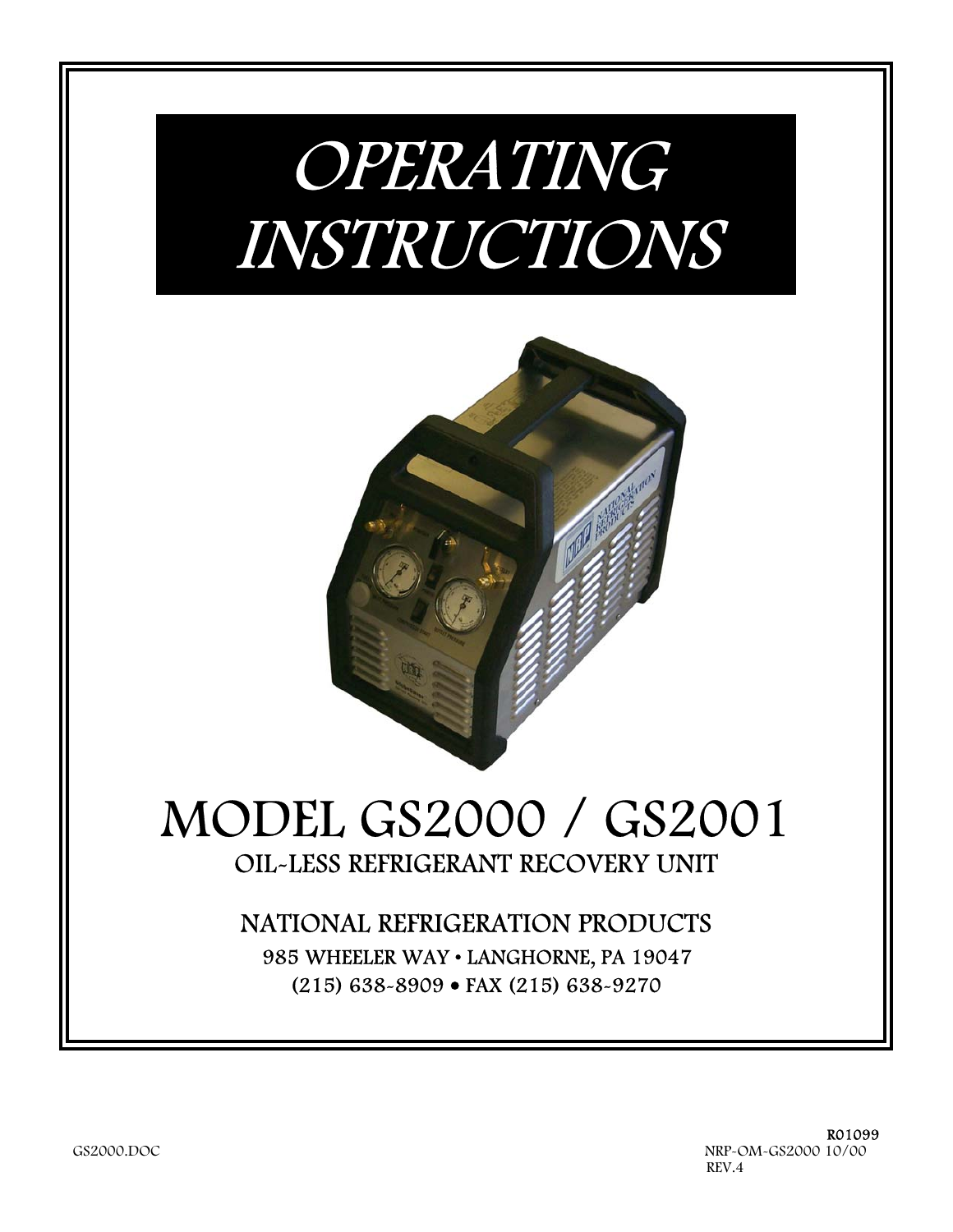# **MODEL GS2000 /GS2001**

**The GS2000 / GS2001 Unit can recover liquid refrigerant directly from a disabled unit. The high side and low side may be manifolded together into the GS2000 / GS2001**

**For safety reasons never fill a cylinder more than 80% by volume.**

- **ALWAYS USE CYLINDERS APPROVED FOR RECOVERY (NRP model NC50U or equivalent DOT 4BA400).**
- **ALWAYS EVACUATE CYLINDERS FOR 15 MINUTES OR 1000 MICRONS PRIOR TO FIRST USE.**
- **DO NOT MIX DIFFERENT REFRIGERANTS IN A CYLINDER. Mixtures cannot be separated.**
- **ALWAYS WEAR RUBBER GLOVES AND GOGGLES WHEN TRANSFERRING REFRIGERANT.**
- **ALWAYS RECOVER LIQUID FIRST THEN VAPOR.**
- **ALWAYS USE A 052 FILTER DRIER AT INLET OF GS2000 TO PROTECT THE GS2000 COMPRESSOR.**

**When operating the GS2000/GS2001 ensure that:**

- **1. All valves on the GS2000 / GS2001 must be in the closed position except when the machine is in use. The GS2000 / GS2001 must not be open to air as moisture may damage the compressor and internal piping.**
- **2. Connect the GS2000 / GS2001 to a properly grounded 115 volt 1 phase 60 HZ outlet. Do not use an extension cord longer than 25 ft., with a minimum wire size 14/3. Excessive voltage drop may damage the compressor.**
- **3. Refrigeration hoses should not exceed eight feet in length.**
- **4. Use a 052 DRIER on the inlet line of the GS2000/GS2001 unit to protect the compressor from dirt and particulate.**
- **5. The filter drier must be changed after recovery from a burnout system.**
- **6. The filter drier must be changed before transferring another refrigerant to avoid mixing refrigerant.**
- **7. The filter drier must be changed after recovering 50 pounds of refrigerant.**
- **8. Always remove Schrader cores from access fittings on the disabled unit. This type of restriction reduces the recovery rate. (Use a Schrader core-removing tool, which allows hose connection without venting.)**
- **9. When starting up the GS2000 / GS2001 always turn the power switch on, then open the outlet ball valve, depress the compressor start switch, and open the inlet ball valve. Do not open the inlet first or pressure may build up quickly on the discharge and cause the GS2000 / GS2001 to shut off on high head pressure safety.**

**GS2000 / GS2001 unit is certified for use to recover R12, R22, R502, R134a, R410A. The GS2000 / GS2001 will recover refrigerant blends.**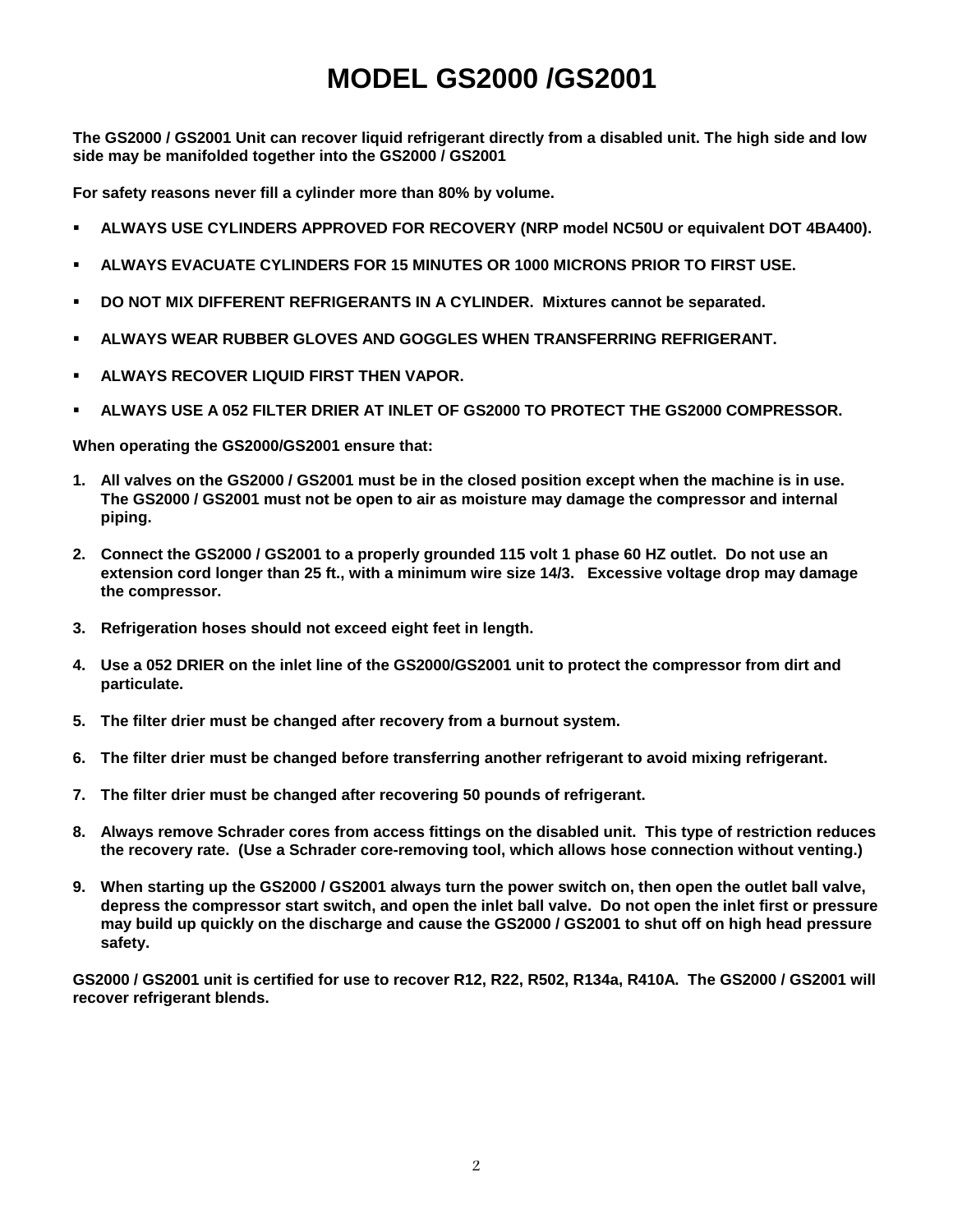#### **WARNING**

**Avoid the use of an extension cord because the extension cord may overheat. However, if you must use an extension cord, the cord must be number 14/3 minimum, be oil resistant, meet N.E.C. and be a maximum of 25 feet.**

**THE FOLLOWING DAMAGE TO THE GS2000 IS NOT COVERED BY THE WARRANTY:**

 **Damage to the compressor or recovery/pumpout valve due to particulate entrained in contaminated refrigerant as a result of not employing a 052 inlet filter drier. Particulate such as brass or copper shavings may damage or interfere with the operation of the compressor and valving.**

#### **WARRANTY**

**NRP Recovery Equipment is warranted to be free of manufacturing defect. NRP will repair or give credit for repair at NRP's choice if any NRP Recovery Units or accessories have manufacturing defects. Any warranty claim must be submitted in writing within one year of purchase with copy of invoice. In no event shall NRP be liable for the cost of labor charges, lost profits, injury to good will or any other special consequential damages for defective goods, late delivery or non-delivery. There are no warranties which extend beyond the description of the face hereof, and NRP makes no warranty of merchant ability or fitness for specific purpose. Warranty does not cover damage by improper operation or abuse.**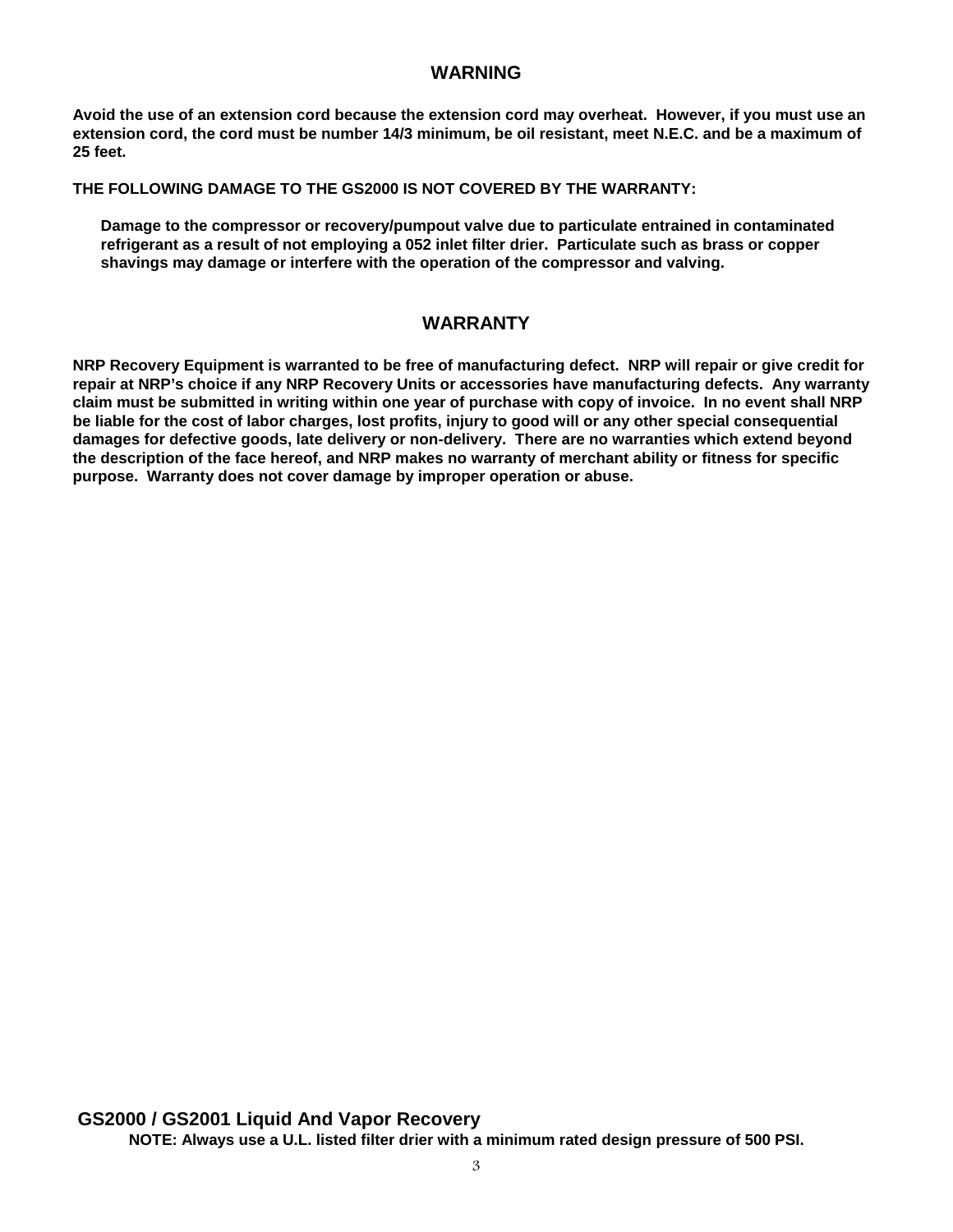



**Liquid refrigerant is transferred directly from the disabled system through the GS2000 / GS2001 unit to the recovery cylinder at the approximate rate of 3.5lbs/min.**

- **1. Open liquid valve on cylinder (vapor valve on cylinder is shut).**
- **2. Turn GS2000 / GS2001 power switch on (pumpout valve in the recovery position).**
- **3. Open outlet valve.**
- **4. Depress compressor start switch.**
- **5. Open inlet valve.**
- **6. Open the hand wheel on the right side of the manifold. It is attached to the high side of the system. If you do not have a manifold attach a hose directly from the high side of the disabled system to the inlet of the GS2000 / GS2001.**
- **7. Refrigerant liquid should be visible in the sight glass.**
- **8. When liquid transfer is complete and there is no liquid showing in the sight glass the remaining vapor can be extracted. The GS2000 / GS2001 may vibrate and have an increase in it's noise level when switching form liquid recovery to vapor recovery, if this occurs simple feather back the inlet valve on the unit until the noise and vibration decrease, after a few minutes when the unit is in the vapor recovery mode, open the inlet valve all the way.**
- **9. With the GS2000 / GS2001 still running and the high side manifold valve open, open the manifold valve attached to the low side. If a manifold is not available, continue recovering the refrigerant from the hose connected to the high side.**
- 10. **When the pressure on the inlet gauge reaches 10" Hg vacuum, vapor recovery is complete (0" Hg for R22) if the system contains less than 200 lbs. of refrigerant. If the system contains more than 200 lbs. of refrigerant, consult federal regulations for evacuation levels. Turn the GS2000 / GS2001 unit off and wait two minutes. If the pressure rises, turn the GS2000 / GS2001 on until inlet pressure drops to 10" Hg vacuum.**
- **11.When vapor transfer is complete, or cylinder is 80% full, shut off valves on cylinder and recovery unit.**
- **12. Pump out the GS2000 / GS2001 recovery unit at the end of each transfer operation per the instructions. (See page 7)**
- **13. Turn recovery unit off.**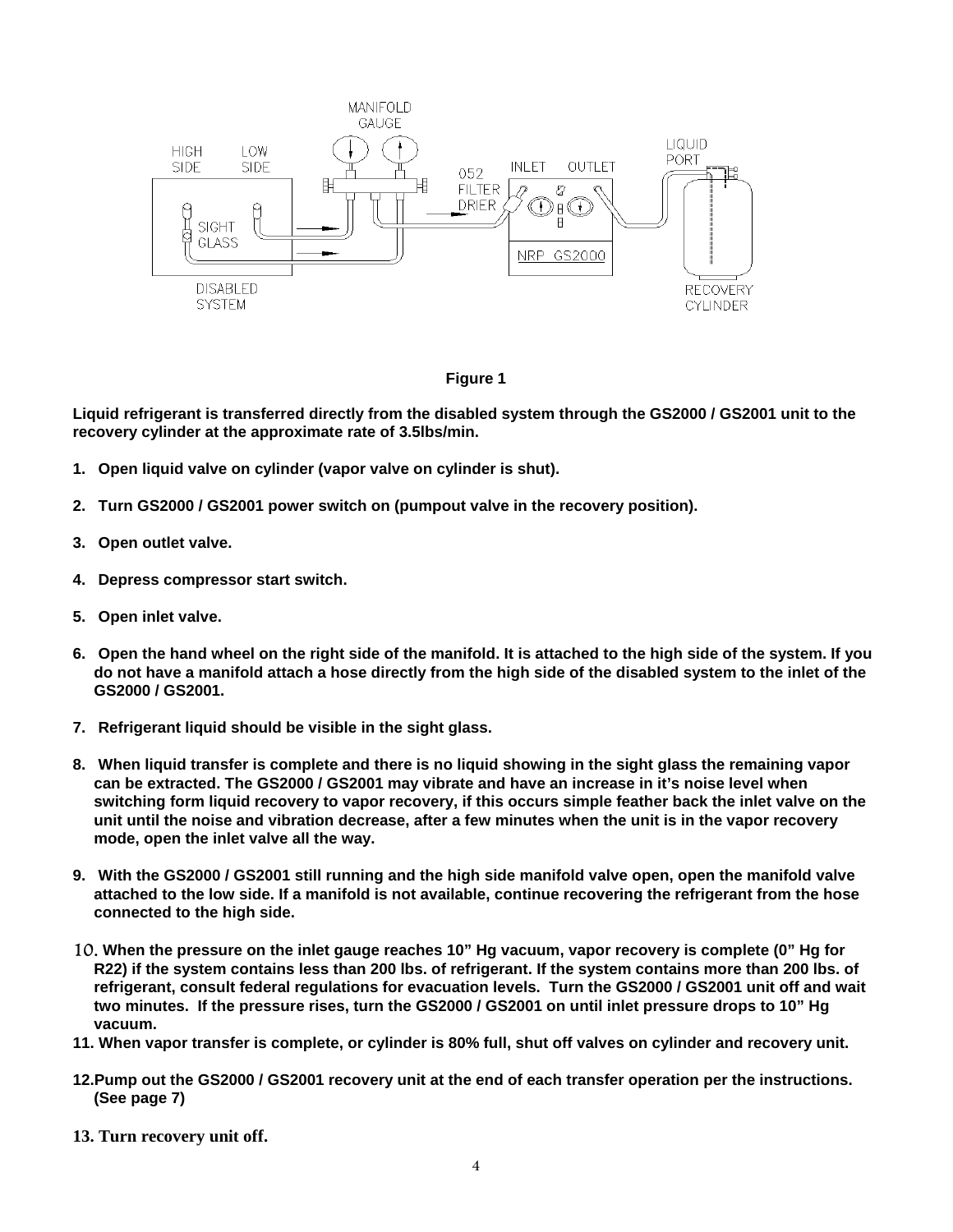**Note:**

- **This recovery unit can recover refrigerant vapor to 20" of vacuum if required.**
- **The recovery flow rate slows down as the inlet pressure reduces.**

#### **GS2000 / GS2001 (Optional) Liquid Recovery - External Push/Pull Method NOTE: Always use a U.L. listed filter drier with a minimum rated design pressure of 500 PSI**





**The liquid refrigerant is transferred directly from the disabled system to the bottom of the recovery cylinder at the approximate rate of 10lb/min. The recovery unit pumps refrigerant vapor from the top of the cylinder to the low side of the disabled unit. This maintains a lower pressure in the cylinder than in the disabled unit. The difference in pressure draws the refrigerant to the cylinder.**

- **1. Connect the disabled unit to the cylinder and recovery unit as shown in Figure 2. Use 1/4" hose less than 5 feet long. Connect a sight glass onto the high side of the system as shown. The cylinder must be standing upright. WHEN USING THE GS2001 YOU MUST CONNECT THE YELLOW ELECTRIC CORD ON THE UNIT TO THE FLOAT SWITCH ON THE RECOVERY CYLINDER.**
- **2. Open both valves on cylinder.**
- **3. The pump out valve should be pointing to recovery.**
- **4. Turn the power switch on. (The yellow electrical cord on the GS2001 must be connected to the NC50U in order to run the unit.)**
- **5. Open the outlet valve.**
- **6. Depress the compressor start switch.**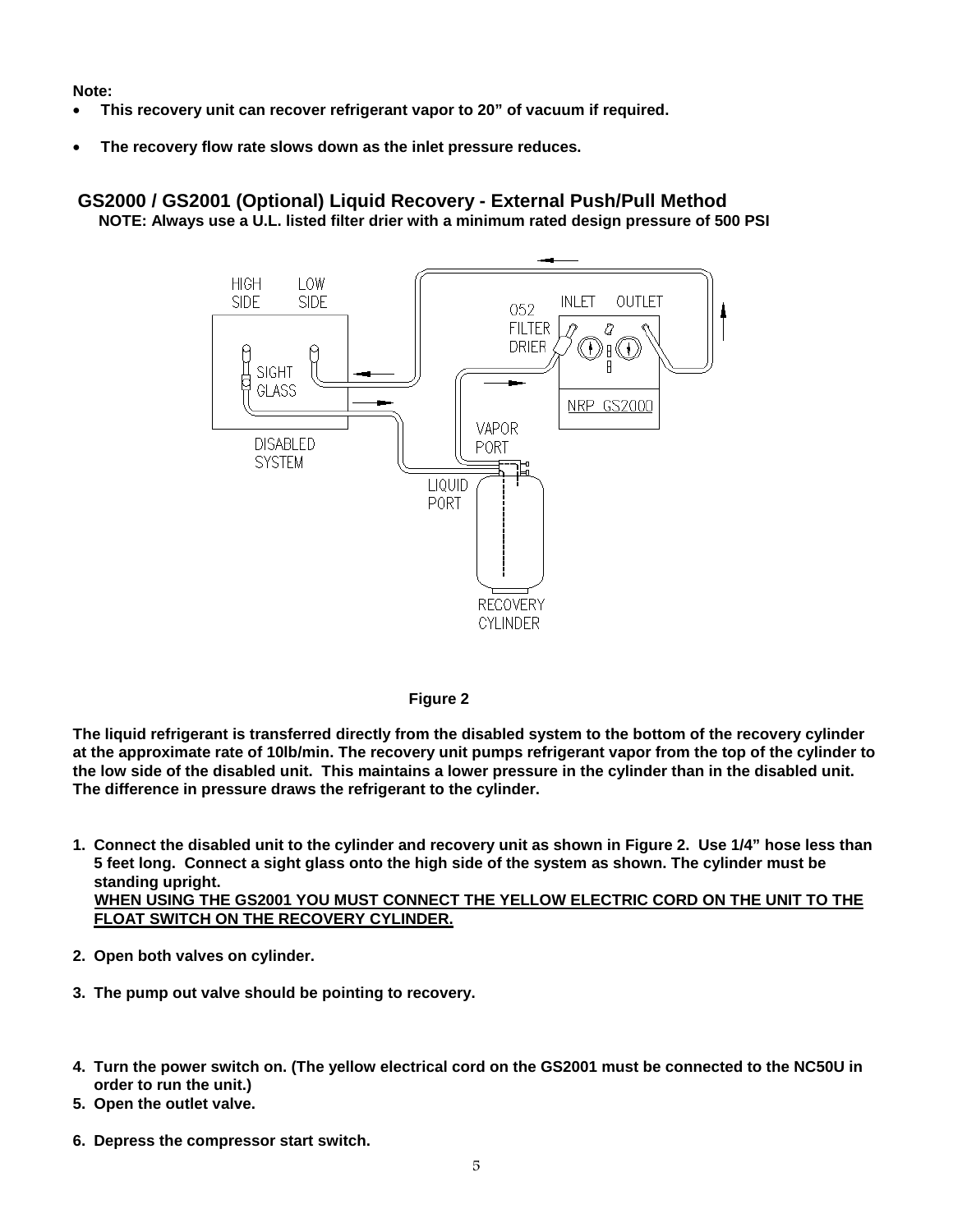- **7. Open the inlet ball valve.**
- **8. Refrigerant liquid should be visible in sight glass.**
- **9. When liquid transfer is completed or cylinder is 80% full, shut off valves on cylinder and recovery unit immediately. The GS2001 will automatically stop when the NC50U cylinder is 80% full. The tank full light will also come on.**
- **10.Turn off recovery unit.**

**Note:**

- **In some cases it may not be possible to recover the refrigerant in liquid form. There may not be much liquid refrigerant or it has migrated to another part of the system. In such cases the refrigerant must be recovered in vapor form.**
- **The Push/Pull method is recommended only for systems with service valves. This enables you to isolate the high side from the low side on the disabled unit.**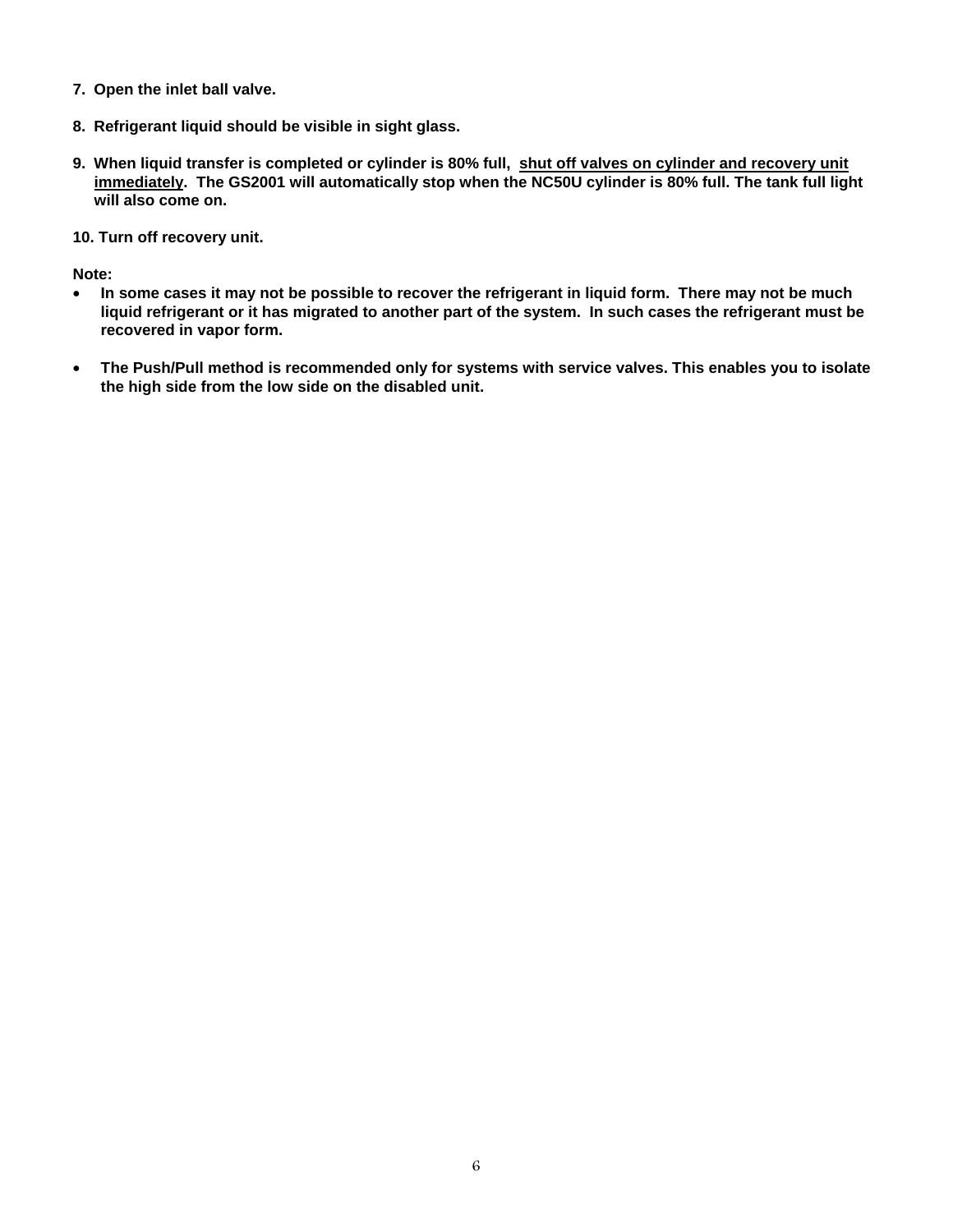#### **VAPOR RECOVERY INSTRUCTIONS AFTER OPTIONAL LIQUID RECOVERY**

**Once liquid has been removed optionally as shown per Figure 2, the remaining vapor can be extracted with recovery unit set up as shown in Figure 1. Vapor can be removed by opening both high and low side manifold valves.**

- **1. Open vapor valve on cylinder (liquid valve on cylinder is shut).**
- **2. Turn GS2000 / GS2001 power switch on (pumpout valve in the recovery position).**
- **3. Open outlet valve.**
- **4. Depress compressor start switch.**
- **5. Open inlet valve.**
- **6. Open both hand wheels on your manifold set. If you do not have a manifold set connect a hose directly from the high side of the system to the inlet of the GS2000 / GS2001.**
- **7. When the pressure on the inlet gauge reaches 10" Hg vacuum, vapor recovery is complete (0" Hg for R22). Turn the GS2000 / GS2001 unit off and wait two minutes. If the pressure rises, turn the GS2000 / GS2001 on until the inlet pressure drops to 10" Hg vacuum.**
- **8. When vapor transfer is complete, or cylinder is 80% full, shut off valves on cylinder and recovery unit.**
- **9. Pump out the GS2000 / GS2001 recovery unit at the end of each transfer operation per the instructions. (See page10)**
- **10. Turn recovery unit off.**

**Note:**

- **This recovery unit can recover refrigerant vapor to 20" Hg vacuum if required.**
- **The recovery flow rate slows down as the inlet pressure drops.**
- **When the GS2000 / GS2001 is switching from liquid recovery mode to vapor recovery mode the noise and vibration levels may increase. If this the noise and vibration levels become to high this can be corrected by feathering back the inlet valve until the noise and vibration levels subside. After a minute you can fully open the inlet valve until vapor recovery is complete.**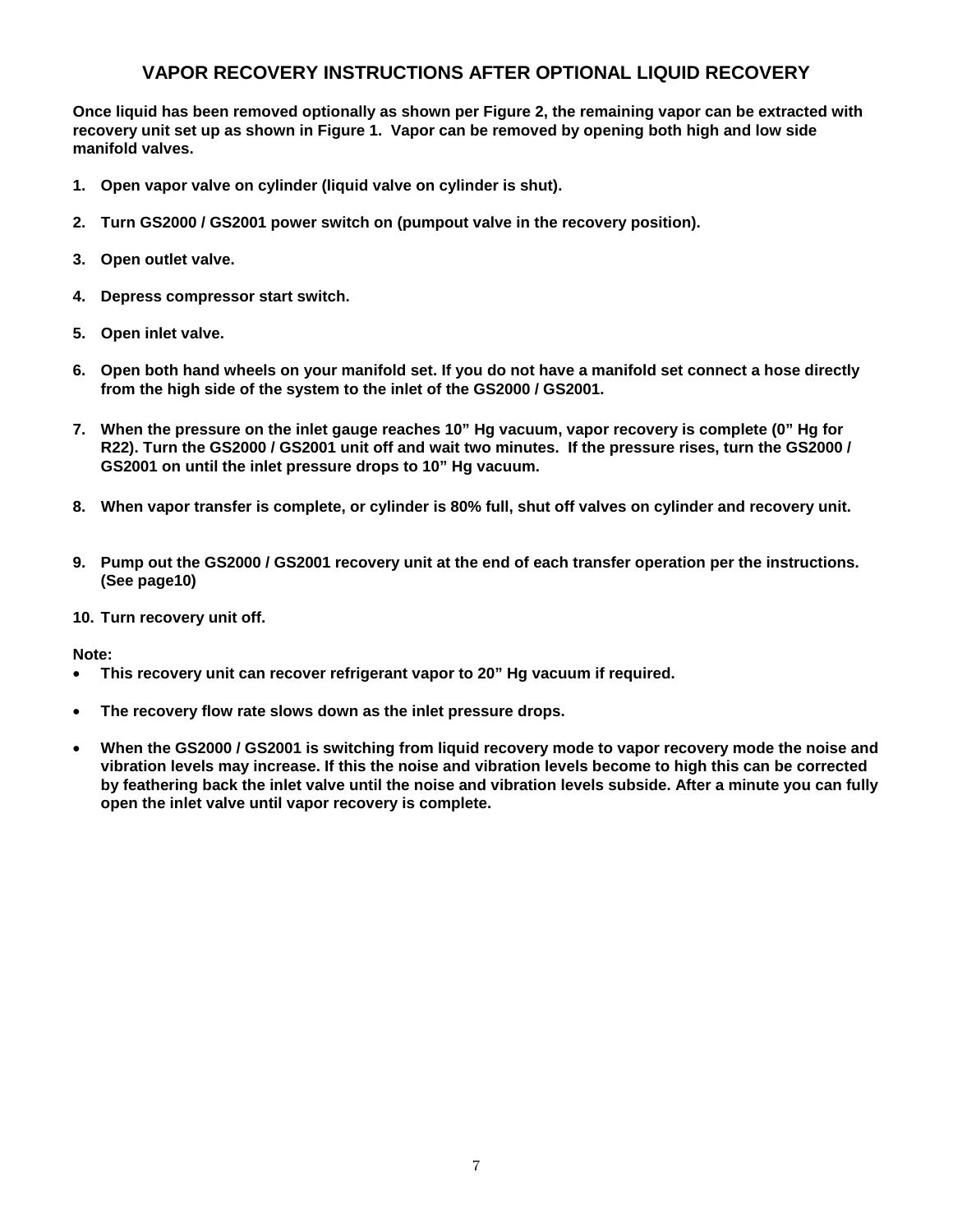### **REDUCING RECOVERY TANK INTERNAL PRESSURE**

**When working with certain high pressure refrigerants, or in high ambient temperature conditions, it may be necessary to lower the recovery tank pressure. The tank pressure can be reduced, by connecting the GS2000 as shown in diagram 3. The tank pressure is reduced, by using the GS2000 to remove high-pressure vapor by condensing to a liquid before returning to the tank. Whenever the recovery tank pressure gauge exceeds 350 psig, the manifold connected to the vapor valve must be opened to allow the high pressure vapor to go to the recovery unit inlet valve.**



\* OPEN VAPOR PORT ON TANK WHENEVER TANK PRESSURE EXCEEDS 350 psi.

#### **Figure 3**

**As illustrated in figure 3, a brass tee is used to connect the vapor port on the recovery cylinder and the charging line on the manifold to the inlet valve on the GS2000. The outlet valve is connected to the liquid port on the recovery cylinder. The manifold hoses are connected to the high and low side of the disabled unit. The valves on the manifold should be closed when attempting to reduce the recovery cylinder pressure.**

- **1. If tank pressure exceeds 350 psig, open the recovery tank vapor valve.**
- **2. When the pressure returns to an acceptable level, then close the recovery tank vapor valve.**
- **3. NEVER ATTEMPT TO EXCEED THE ALLOWABLE CAPACITY OF THE RECOVERY CYLINDER.**
- **4. If the recovery cylinder approches its capacity limit before the system is fully recovered, replace the cylinder with an evacuated recovery cylinder.**

**The recovery tank can be pre-cooled by connecting the inlet of the GS2000 to the vapor port of the tank and the outlet to the liquid port of tank. Open the liquid and vapor ports on the tank and the inlet and outlet valves on the GS2000. The valves on the manifold should be closed. Restrict the outlet pressure to 100 psi higher than the inlet pressure, but do not exceed 300 psi. Operate the GS2000 until the tank cools down. The recovery tank must contain five (5) pounds of liquid for this procedure.**

**As an alternate method to subcooling, when recovering high pressure refrigerants (i.e. R410A) in high ambient conditions, and recovery tank pressure rises and slows the recovery process, recovery time can be decreased by switching to an empty/evacuated recovery cylinder. For R410A refrigerant make sure your cylinder is rated 4BA400.**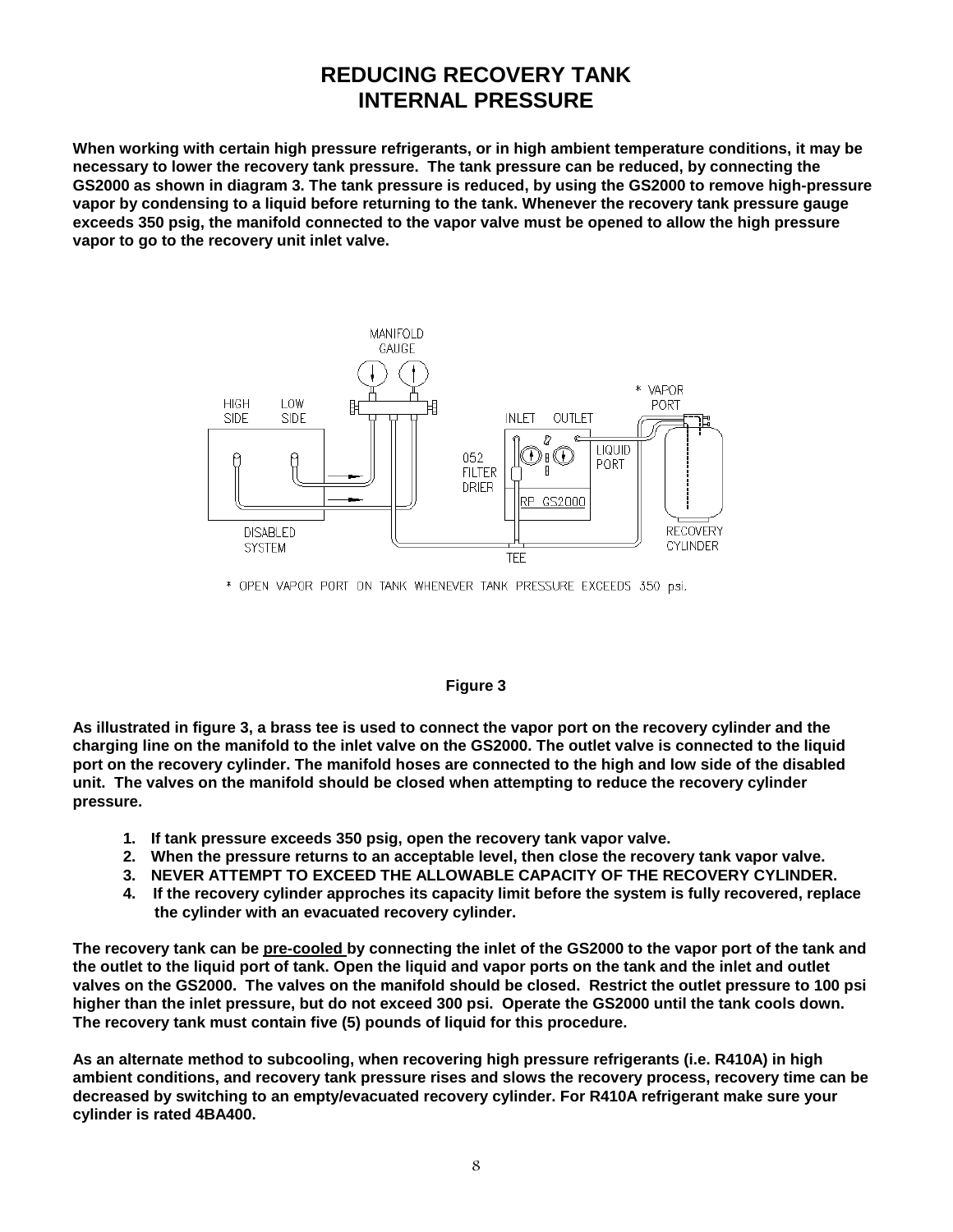## **SELF PUMP-OUT RECOVERY UNIT**

**To meet EPA venting restrictions and to avoid mixing refrigerant, it is important that before recovering a different refrigerant, the remaining refrigerant left in the GS2000 / GS2001 recovery unit is pumped out into a recovery cylinder.**

**The GS2000 / GS2001 has a self pump-out system which is very easy to use. (U.S. pat. no. 5,247,802)**

- **1. To pump out the GS2000 / GS2001 unit, first close the inlet valve on GS2000 / GS2001.**
- **2. Open valve on recovery cylinder liquid port.**
- **3. Turn the Recovery/Pump-Out Valve ¼ turn CCW to the Pump-Out position.**
- **4. Turn GS2000 / GS2001 power switch on.**
- **5. Open outlet ball valve on GS2000 / GS2001.**
- **6. Depress compressor start switch.**
- **7. When the inlet pressure gauge on the GS2000 / GS2001 drops to 4" Hg vacuum, self pump out is complete.**
- **8. When self pump out is complete, close cylinder valve and outlet valve.**
- **9. After completing self pump-out, rotate the pump out valve back to recovery and turn the power switch off.**
- **10. A total evacuation of the unit can only be obtained by using a vacuum pump.**

#### **PROCEDURE AFTER TRANSFERRING REFRIGERANT FROM A "BURN OUT"**

- **1. Replace filter drier in suction line.**
- **2. Evacuate GS2000 / GS2001 recovery unit and hoses by manifolding lines to the inlet and outlet valves.**

**3. Connect the center tap of the manifold to a vacuum pump and evacuate for 15 minutes or to 1000 microns.**

#### **PROCEDURE TO FOLLOW BEFORE TRANSFERRING A DIFFERENT REFRIGERANT**

- **1. To avoid mixing different refrigerants in a recovery cylinder, always pump out the recovery unit at the end of each transfer operation. This pump-out operation will remove the refrigerant from the condenser and internal piping of the recovery unit.**
- **2. Replace filter drier in suction line before recovering a different refrigerant.**
- **3. Evacuate the recovery unit with a vacuum pump for 15 minutes or 1000 microns (Optional). This evacuation will remove any trace refrigerant left in the recovery unit's internal piping.**